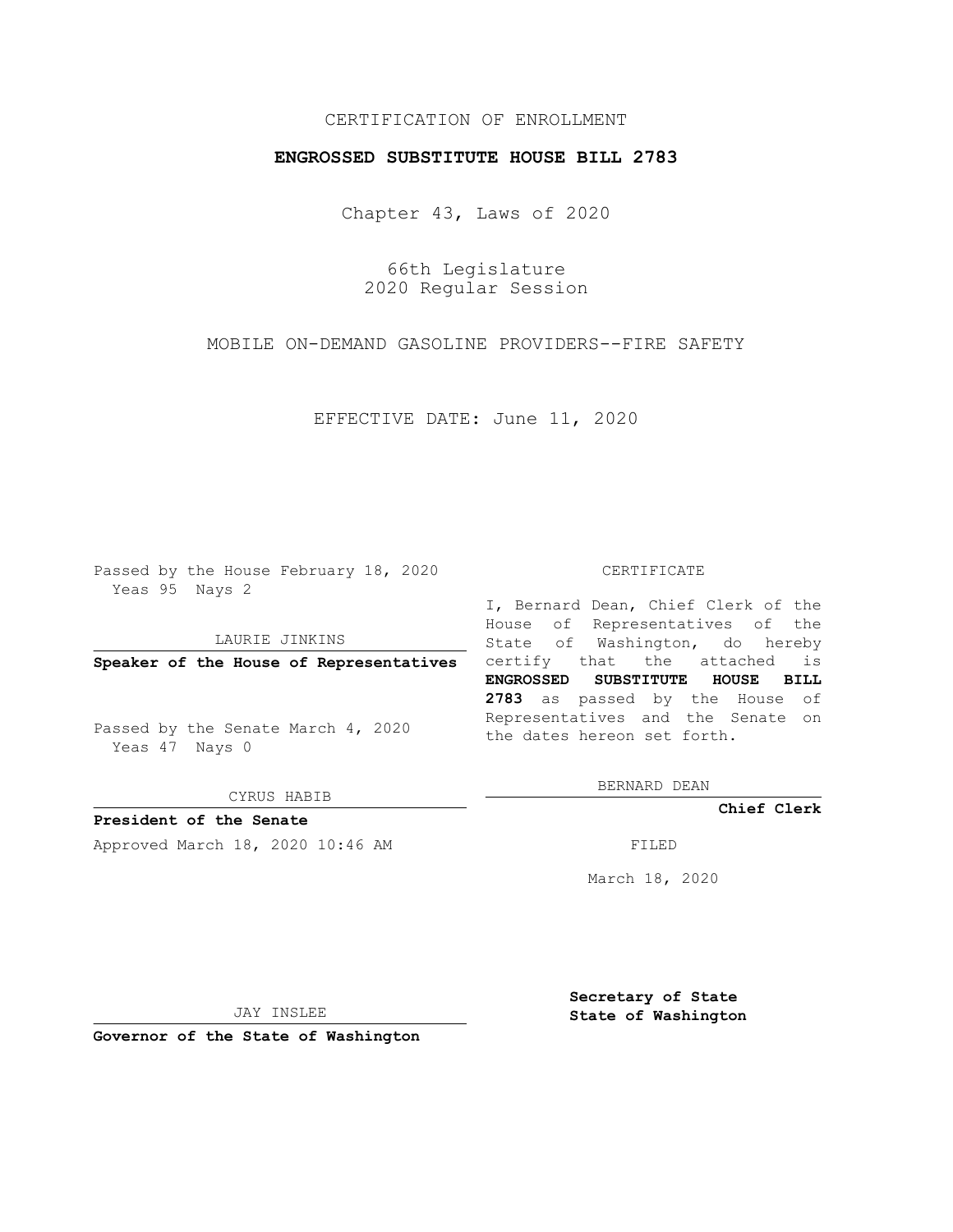## **ENGROSSED SUBSTITUTE HOUSE BILL 2783**

Passed Legislature - 2020 Regular Session

**State of Washington 66th Legislature 2020 Regular Session**

**By** House Local Government (originally sponsored by Representatives Griffey, Springer, and Walen)

READ FIRST TIME 02/07/20.

 AN ACT Relating to standardizing fire safety requirements for mobile on-demand gasoline providers; and adding a new section to 3 chapter 19.27 RCW.

BE IT ENACTED BY THE LEGISLATURE OF THE STATE OF WASHINGTON:

 NEW SECTION. **Sec. 1.** A new section is added to chapter 19.27 6 RCW to read as follows:

 (1) The Washington state building code council shall adopt and amend rules, as necessary, for the purpose of clarifying standards and administrative provisions for mobile on-demand gasoline operations, as that term is defined in the 2018 international fire code. The purpose of this chapter is to aid local authorities having jurisdiction in establishing timely and consistent permitting structures, including standard minimum conditions, while eliminating redundancies and improving upon the efficiency of the permitting process. Section 5707 of the 2018 international fire code shall be amended by the council to provide for permitting provisions. All other requirements set forth in section 5707 of the 2018 international fire code shall remain in force. The rules and associated provisions shall be finalized and available for local 20 jurisdictions by May 2021.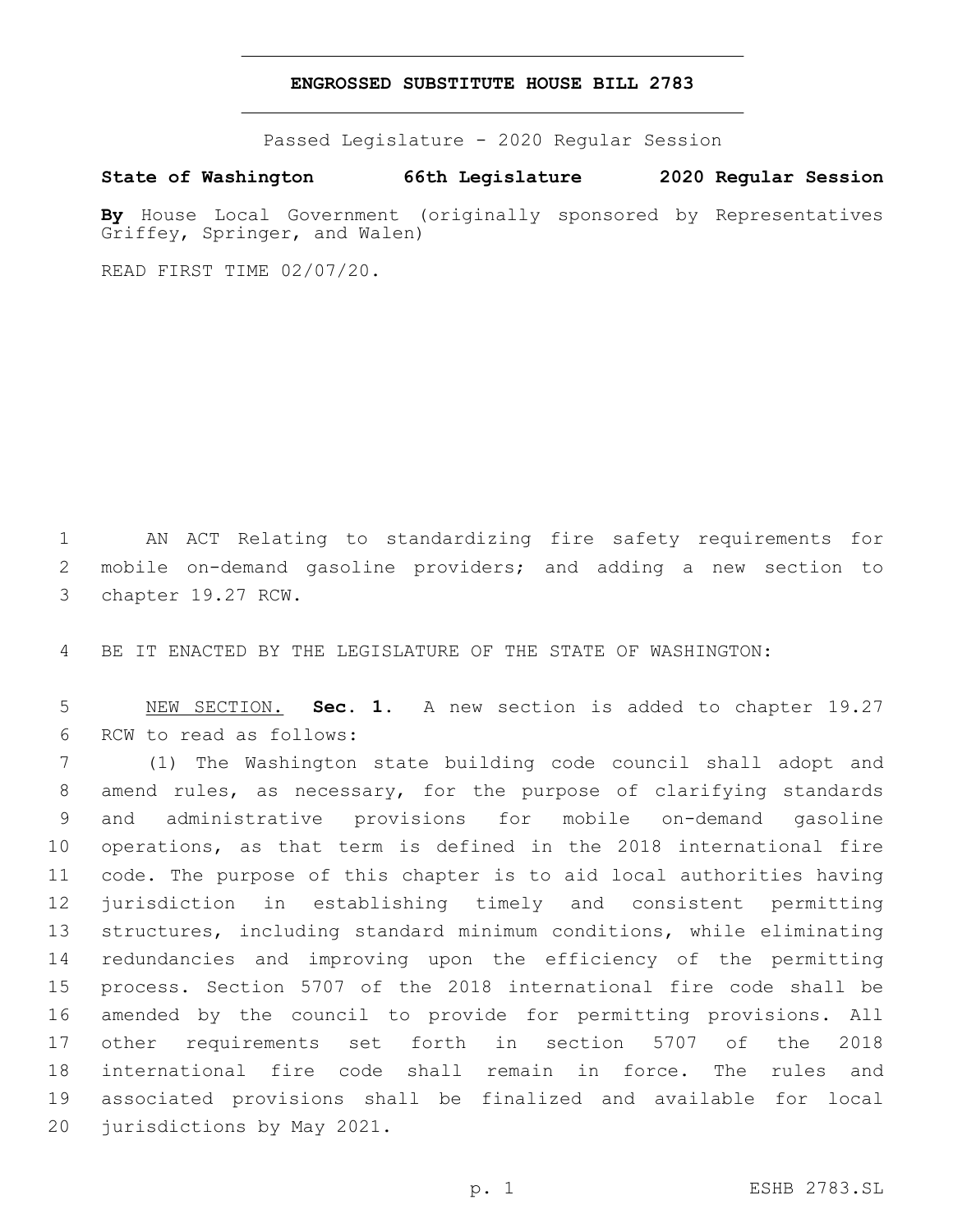(2) The Washington state building code council shall request recommendations from the Washington state association of fire marshals prior to clarifying standards and administrative provisions 4 for mobile on-demand fueling.

 (3) Rules adopted by the council shall provide provisions and administrative guidelines to accomplish the purpose stated in 7 subsection (1) of this section, and address:

 (a) The creation of a "mobile on-demand operator" certification for owners of mobile on-demand fueling businesses that will conform to the provisions in section 5707 of the 2018 international fire 11 code. In adopting such rules, the Washington state building code council shall establish minimum standards and requirements consistent with section 5707 of the 2018 international fire code and shall consider options including, but not limited to, standardized permitting processes, standardized operational requirements, and a reciprocal acceptance of certification by jurisdictions in Washington 17 state;

 (b) The creation of a "mobile on-demand fueling truck" permit or certification. In adopting such rules, the Washington state building code council shall establish minimum standards and requirements consistent with section 5707 of the 2018 international fire code and shall consider options including, but not limited to, standardized permitting or certification requirements, standardized vehicular requirements, and processes that do not require multiple substantially similar inspections of a particular vehicle for such 26 vehicle to operate in multiple jurisdictions; and

 (c) A site permit consistent with 2018 international fire code 105.6.16(11). The site permit shall be issued by local jurisdictions that allow mobile fueling, if the local jurisdiction requires a mobile on-demand fueling site permit. Conditions for permitting will be set forth by the local jurisdiction. Local jurisdictions shall issue the permit using the standard conditions and may include local provisions as necessitated by zoning laws, environmental laws, fire code and public safety, and characteristics of the sites being 35 permitted.

 (i) The site permit structure shall provide at least two tiers. When local jurisdictions determine that specific sites or collections of sites do not present atypical geographic, safety, or environmental concerns, they may add these sites to their tier 1 list, provide expedited permitting review that shall allow permit issuance prior to